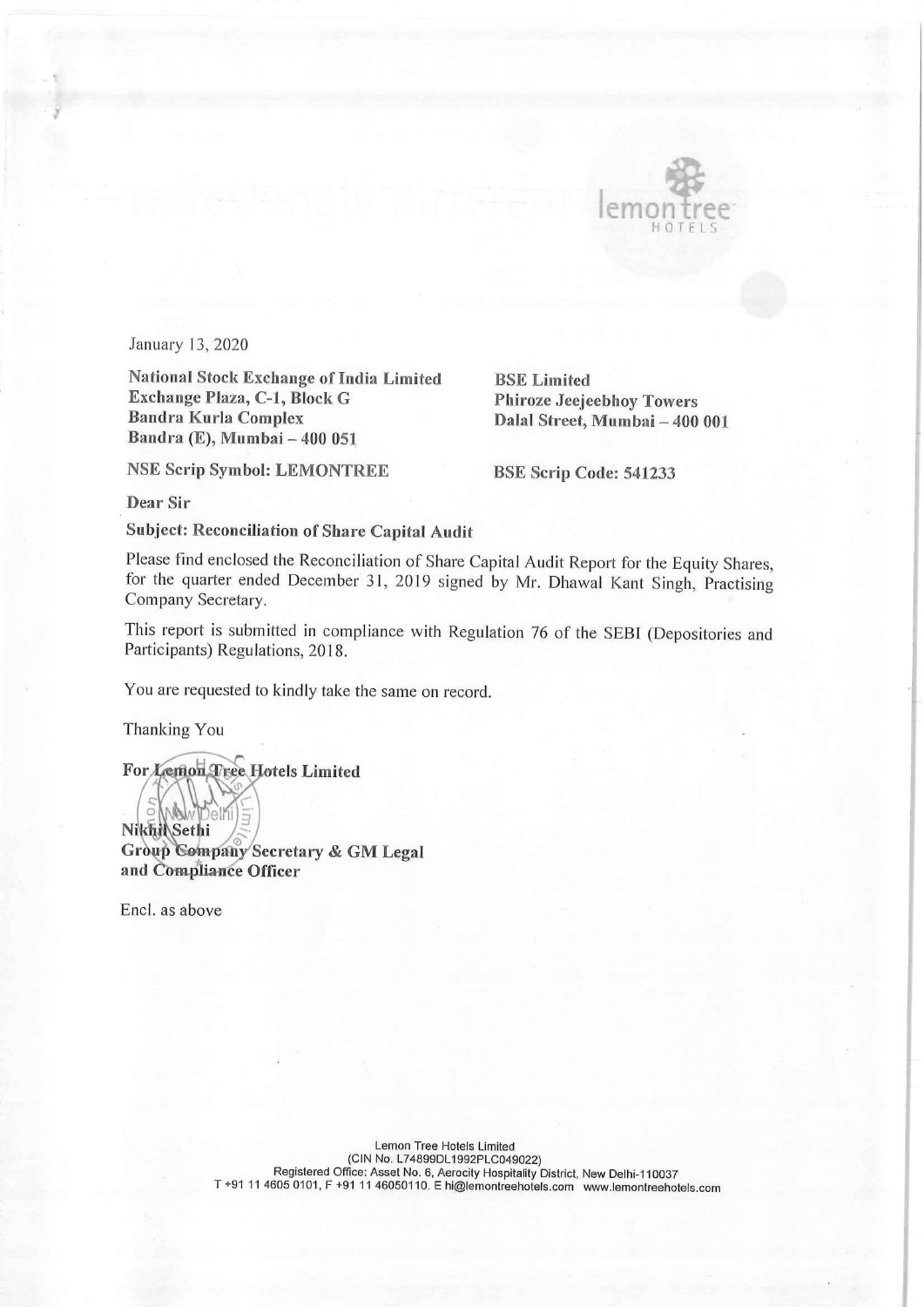

|            | S. ASSOCIATES<br>ompany Secretaries |                                                  |                                                                                                               |           |                                                                                                                                                                     |                                 |                   |                    |                                                                             |  |
|------------|-------------------------------------|--------------------------------------------------|---------------------------------------------------------------------------------------------------------------|-----------|---------------------------------------------------------------------------------------------------------------------------------------------------------------------|---------------------------------|-------------------|--------------------|-----------------------------------------------------------------------------|--|
|            |                                     |                                                  |                                                                                                               |           |                                                                                                                                                                     |                                 |                   |                    |                                                                             |  |
|            |                                     |                                                  |                                                                                                               |           |                                                                                                                                                                     |                                 |                   |                    |                                                                             |  |
|            |                                     |                                                  |                                                                                                               |           |                                                                                                                                                                     |                                 |                   |                    |                                                                             |  |
|            |                                     |                                                  |                                                                                                               |           |                                                                                                                                                                     |                                 |                   |                    |                                                                             |  |
|            |                                     |                                                  |                                                                                                               |           |                                                                                                                                                                     |                                 |                   |                    |                                                                             |  |
|            |                                     |                                                  |                                                                                                               |           |                                                                                                                                                                     |                                 |                   |                    |                                                                             |  |
|            |                                     |                                                  |                                                                                                               |           |                                                                                                                                                                     |                                 |                   |                    |                                                                             |  |
|            |                                     |                                                  |                                                                                                               |           |                                                                                                                                                                     |                                 |                   |                    |                                                                             |  |
|            |                                     |                                                  |                                                                                                               |           |                                                                                                                                                                     |                                 |                   |                    |                                                                             |  |
|            |                                     |                                                  |                                                                                                               |           |                                                                                                                                                                     |                                 |                   |                    |                                                                             |  |
|            |                                     |                                                  |                                                                                                               |           |                                                                                                                                                                     |                                 |                   |                    |                                                                             |  |
|            |                                     |                                                  |                                                                                                               |           |                                                                                                                                                                     |                                 |                   |                    |                                                                             |  |
|            |                                     |                                                  |                                                                                                               |           |                                                                                                                                                                     |                                 |                   |                    |                                                                             |  |
|            |                                     |                                                  |                                                                                                               |           |                                                                                                                                                                     |                                 |                   |                    |                                                                             |  |
|            |                                     |                                                  |                                                                                                               |           |                                                                                                                                                                     |                                 |                   |                    |                                                                             |  |
|            |                                     |                                                  |                                                                                                               |           |                                                                                                                                                                     |                                 |                   |                    |                                                                             |  |
|            |                                     |                                                  | RECONCILIATION OF SHARE CAPITAL AUDIT                                                                         |           |                                                                                                                                                                     |                                 |                   |                    |                                                                             |  |
| I.         |                                     | For Quarter Ended                                |                                                                                                               |           |                                                                                                                                                                     |                                 |                   |                    |                                                                             |  |
| 2.         | <b>ISIN</b>                         |                                                  |                                                                                                               |           | 31 <sup>st</sup> December, 2019<br>INE970X01018                                                                                                                     |                                 |                   |                    |                                                                             |  |
| 3.         | Face Value                          |                                                  |                                                                                                               |           | Rs.10/-<br>Lemon Tree Hotels Limited<br>Asset No. 6, Aerocity Hospitality District,<br>IGI Airport, New Delhi-110037<br>Asset No. 6, Aerocity Hospitality District, |                                 |                   |                    |                                                                             |  |
| 4.<br>5.   |                                     | Name of the Company<br>Registered Office Address |                                                                                                               |           |                                                                                                                                                                     |                                 |                   |                    |                                                                             |  |
|            |                                     |                                                  |                                                                                                               |           |                                                                                                                                                                     |                                 |                   |                    |                                                                             |  |
| 6.         |                                     | Correspondence Address                           |                                                                                                               |           |                                                                                                                                                                     |                                 |                   |                    |                                                                             |  |
| 7.         |                                     | Telephone No. and Fax No.                        |                                                                                                               |           | IGI Airport, New Delhi-110037<br>Tel No: 011-46050101                                                                                                               |                                 |                   |                    |                                                                             |  |
|            |                                     |                                                  |                                                                                                               |           | Fax: 011-46050110<br>sectdeptt@lemontreehotels.com<br><b>BSE</b> Limited<br>National Stock Exchange of India Limited                                                |                                 |                   |                    |                                                                             |  |
| 8.         | Email Address                       |                                                  |                                                                                                               |           |                                                                                                                                                                     |                                 |                   |                    |                                                                             |  |
| 9.         |                                     | Company's Securities are Listed                  | Name of the Stock Exchanges where the                                                                         |           |                                                                                                                                                                     |                                 |                   |                    |                                                                             |  |
| 10.        | <b>Issued Capital</b>               |                                                  |                                                                                                               |           | No. of Shares                                                                                                                                                       |                                 | % of Total Issued |                    |                                                                             |  |
|            |                                     |                                                  |                                                                                                               |           |                                                                                                                                                                     |                                 |                   |                    | Capital                                                                     |  |
|            |                                     |                                                  |                                                                                                               |           |                                                                                                                                                                     |                                 |                   |                    |                                                                             |  |
| 11.        |                                     | Listed Capital (Exchange wise) - BSE             |                                                                                                               |           |                                                                                                                                                                     |                                 | 79,22,46,464      | 100.00%<br>100.00% |                                                                             |  |
|            |                                     |                                                  | (As per Company's Records) - NSE                                                                              |           |                                                                                                                                                                     | 79,22,46,464<br>79, 22, 46, 464 |                   | 100.00%            |                                                                             |  |
| 12.        |                                     | Held IN DEMAT Form in CDSL                       |                                                                                                               |           |                                                                                                                                                                     | 1,91,01,238                     |                   |                    | 2.41%                                                                       |  |
| 13.        |                                     | Held IN DEMAT Form in NSDL                       |                                                                                                               |           |                                                                                                                                                                     | 74,41,93,527                    |                   |                    | 93.94%                                                                      |  |
| 14.        | Physical                            |                                                  |                                                                                                               |           |                                                                                                                                                                     | 2,89,51,699                     |                   |                    | 3.65%                                                                       |  |
| 15.<br>16. |                                     | Total No. of Shares $(12+13+14)$                 | Reason for Difference if Any, between                                                                         |           |                                                                                                                                                                     | 79, 22, 46, 464                 | N.A.              |                    | 100.00%<br>N.A.                                                             |  |
|            |                                     | (10&11), (10&15), (11&15)                        |                                                                                                               |           |                                                                                                                                                                     |                                 |                   |                    |                                                                             |  |
| 17.        |                                     |                                                  |                                                                                                               |           |                                                                                                                                                                     |                                 |                   |                    | Certifying the Details Of Changes In Share Capital During The Quarter Under |  |
|            | Consideration<br>As per Table       |                                                  |                                                                                                               |           |                                                                                                                                                                     |                                 |                   |                    |                                                                             |  |
|            |                                     |                                                  |                                                                                                               |           |                                                                                                                                                                     |                                 |                   |                    |                                                                             |  |
|            | Particulars                         | No. of                                           | Applied/                                                                                                      | Listed On |                                                                                                                                                                     | Whether                         | Whether           |                    | In-prin.appr.                                                               |  |
| ***        |                                     | <b>Shares</b>                                    | Not Applied                                                                                                   | Stock Ex. |                                                                                                                                                                     | Intimated                       | Intimated         |                    | pending for                                                                 |  |
|            |                                     |                                                  | For Listing                                                                                                   | (Names)   |                                                                                                                                                                     | to CDSL                         | to NSDL           |                    | SE(Names)                                                                   |  |
|            |                                     | N/A<br>N/A                                       |                                                                                                               | N/A       | N/A                                                                                                                                                                 |                                 | N/A               |                    | N/A                                                                         |  |
| N/A        |                                     |                                                  |                                                                                                               |           |                                                                                                                                                                     |                                 |                   |                    |                                                                             |  |
|            |                                     |                                                  |                                                                                                               |           |                                                                                                                                                                     |                                 |                   |                    |                                                                             |  |
|            |                                     |                                                  | ***Rights, Bonus, Preferential Issue, ESOPs, Amalgamation, Conversion, Buyback, Capital Reduction, Forfeiture |           |                                                                                                                                                                     |                                 |                   |                    |                                                                             |  |
|            | Any Other (to Specify)              |                                                  |                                                                                                               |           |                                                                                                                                                                     |                                 |                   |                    |                                                                             |  |
| 18.        |                                     |                                                  | Register of Members is Updated (Yes / No)                                                                     |           |                                                                                                                                                                     | Yes                             |                   |                    |                                                                             |  |
| 19.        |                                     |                                                  | (Not, Updated Upto Which Date)<br>Reference of previous quarter with regards to                               |           |                                                                                                                                                                     | N.A.                            |                   |                    |                                                                             |  |

## RECONCILIATION OF SHARE CAPITAL AUDIT

| Particulars<br>*** | No. of<br><b>Shares</b> | $\Delta$ pplied/<br>Not Applied | Listed On<br>Stock Ex. | Whether<br>Intimated | Whether<br>Intimated | In-prin.appr.<br>pending for |
|--------------------|-------------------------|---------------------------------|------------------------|----------------------|----------------------|------------------------------|
|                    |                         | For Listing                     | (Names)                | to CDSL              | to NSDL              | SE(Names)                    |
| N/A                | N/A                     | N/A                             | N/A                    | N/A                  | N/A                  | N/A                          |
|                    |                         |                                 |                        |                      |                      |                              |

| Register of Members is Updated (Yes / No)<br>(Not, Updated Upto Which Date)            | Yes  |
|----------------------------------------------------------------------------------------|------|
| Reference of previous quarter with regards to<br>excess dematerialized shares, if any. | N.A. |



 $\begin{array}{ccccc}\n & & & & \\
\hline\n\end{array}\n\begin{array}{ccccc}\n & & & & \\
\hline\n\end{array}\n\begin{array}{ccccc}\n & & & & \\
\hline\n\end{array}\n\begin{array}{ccccc}\n & & & & \\
\hline\n\end{array}\n\begin{array}{ccccc}\n & & & & \\
\hline\n\end{array}\n\begin{array}{ccccc}\n & & & & \\
\hline\n\end{array}\n\begin{array}{ccccc}\n & & & & \\
\hline\n\end{array}\n\begin{array}{ccccc}\n & & & & \\
\hline\n\end{array}\n\begin{array}{ccccc}\n & & & & \\
\hline\n\end{array}\n\begin{array$ Nikhii Stywany Secretary<br>Group Company Secretary

& General

Website: www.dsassociate.com

I